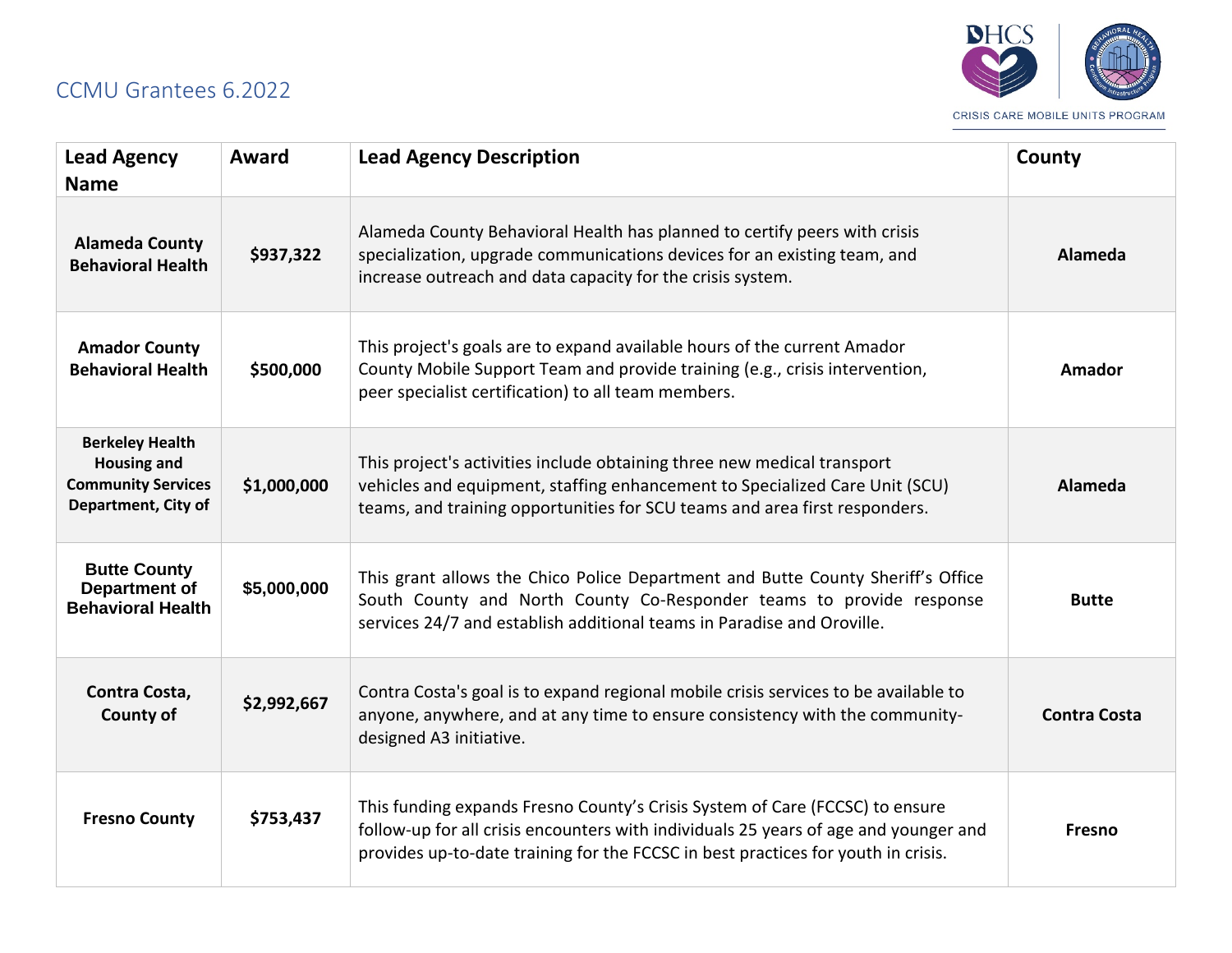| <b>Glenn County</b>                                                | \$500,000    | Grant funds support the purchase of two vehicles for use as mobile clinics<br>in the community 24/7. Activities include crisis assessment, de-escalation,<br>and treatment services.                                                                                                                             | Glenn              |
|--------------------------------------------------------------------|--------------|------------------------------------------------------------------------------------------------------------------------------------------------------------------------------------------------------------------------------------------------------------------------------------------------------------------|--------------------|
| <b>Hoopa Valley Tribe</b>                                          | \$750,000    | Grant funds support the purchase of a mobile medical unit and the creation of a<br>new mobile crisis team for responding to crisis in collaboration with law<br>enforcement and other first responders.                                                                                                          | <b>Humboldt</b>    |
| <b>Humboldt, County</b><br>of - Behavioral<br><b>Health Branch</b> | \$985,063    | Humboldt County's CCMU is expanding behavioral health support, prioritizing<br>services to individuals 25 and younger. Activities include screening, assessment,<br>crisis de-escalation and resolution, care coordination, discharge planning, child<br>and family team meeting facilitation, and peer support. | <b>Humboldt</b>    |
| <b>Imperial County</b>                                             | \$3,000,000  | Imperial County's CCMU services in the community (including local hospitals,<br>outpatient clinics, and colleges) target people experiencing psychiatric or<br>emotional distress of any age, with emphasis on individuals ages 25 and younger.                                                                  | <b>Imperial</b>    |
| <b>Los Angeles</b><br>County                                       | \$51,805,000 | LA County is adding 50 new mobile crisis teams and enhancing 30 existing teams to<br>provide a reliable default alternative to law enforcement response for individuals<br>experiencing behavioral health emergencies.                                                                                           | <b>Los Angeles</b> |
| <b>Madera County</b>                                               | \$3,000,000  | Madera County is adding two new mobile crisis teams and enhancing an existing<br>team, with a focus on reducing psychiatric hospitalizations, preventing<br>involvement with criminal justice, and delivering quality services.                                                                                  | <b>Madera</b>      |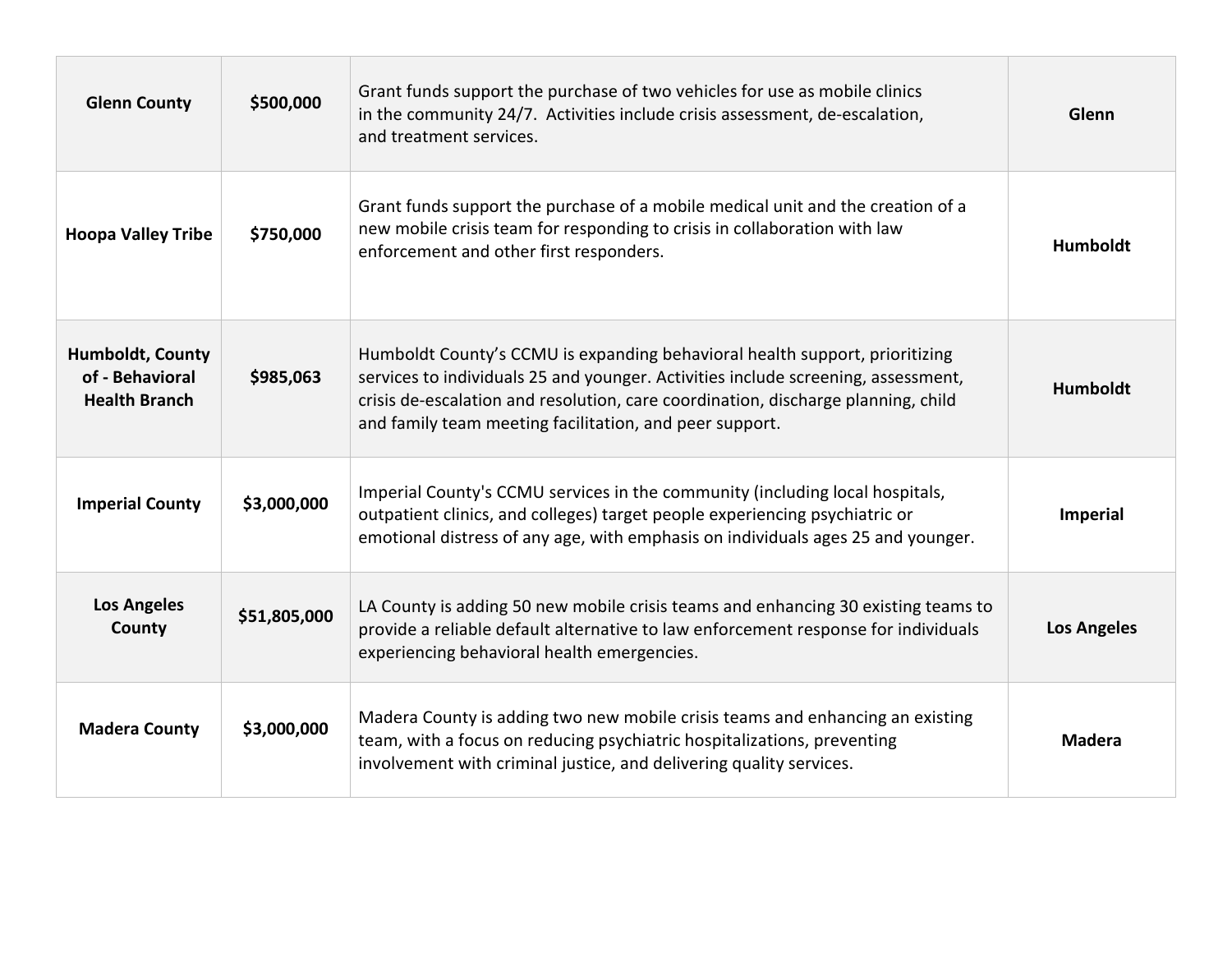| <b>Marin County</b>                                                                                           | \$1,954,523 | In Marin County, CCMU funding supports infrastructure development,<br>expanding the number of mobile crisis response teams from one to two.<br>Several one-time purchases, as well as ongoing infrastructure costs, are                                                                                   | <b>Marin</b>     |
|---------------------------------------------------------------------------------------------------------------|-------------|-----------------------------------------------------------------------------------------------------------------------------------------------------------------------------------------------------------------------------------------------------------------------------------------------------------|------------------|
| <b>Mariposa County</b>                                                                                        | \$500,000   | Mariposa County Behavioral Health's CCMU Team responds to crisis incidents in<br>the community, jail, schools, hospitals, and other areas where crisis services are<br>needed.                                                                                                                            | <b>Mariposa</b>  |
| <b>Mendocino County</b>                                                                                       | \$3,742,392 | Mendocino County is expanding current mobile crisis services, including developing<br>additional crisis teams, to provide mental health crisis response through the rural<br>and remote county.                                                                                                           | <b>Mendocino</b> |
| <b>Merced County</b>                                                                                          | \$1,000,000 | Merced County is addressing the demand for timely youth crisis and aftercare<br>services. Funding supports the hiring of a mental health worker and two peer<br>support specialists, the purchase and maintenance costs of three vehicles, and<br>training and expansion of capacity and quality service. | <b>Merced</b>    |
| <b>Mono County</b>                                                                                            | \$690,000   | In partnership with law enforcement and emergency medical services, this<br>project supports mobile crisis response in all the remote corners of frontier Mono<br>County.                                                                                                                                 | <b>Mono</b>      |
| <b>Monterey Health</b><br><b>Department</b><br><b>Behavioral Health</b><br>Bureau (MCBH),<br><b>County of</b> | \$999,117   | Monterey County's project includes a centralized mobile crisis call center to triage<br>calls and dispatch CCMU teams; expansion of mobile crisis field operation<br>infrastructure, including vehicles and equipment; and providing training.                                                            | <b>Monterey</b>  |
| <b>Napa County</b>                                                                                            | \$500,000   | The Napa County Mobile Response Team is designed to provide mobile mental<br>health crisis intervention and support to children and adults in the community.                                                                                                                                              | <b>Napa</b>      |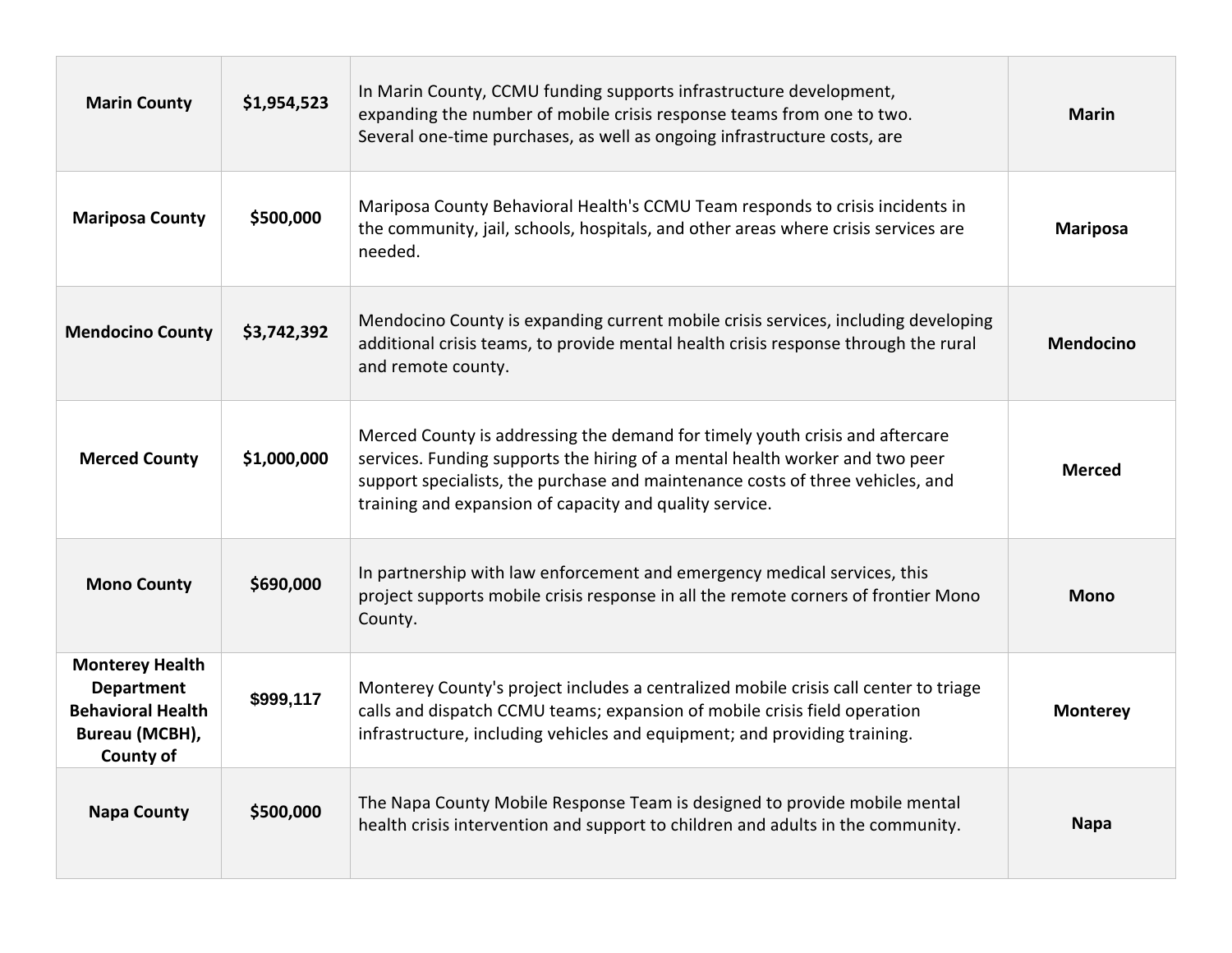| <b>Nevada County</b>           | \$1,000,000  | The new Nevada County Mobile Response Team is designed to provide mobile<br>mental health crisis intervention and support to children and adults in the<br>community.                                                                                                                                                         | <b>Nevada</b>    |
|--------------------------------|--------------|-------------------------------------------------------------------------------------------------------------------------------------------------------------------------------------------------------------------------------------------------------------------------------------------------------------------------------|------------------|
| <b>Placer County</b>           | \$4,000,000  | Placer County's development of an integrated mobile crisis system includes<br>additional staff, increased training, and a focus on coordination. It aims to be more<br>readily available in the southern, most populated, area of the county, and expand<br>to mid-county areas that have also been hard-hit by the pandemic. | <b>Placer</b>    |
| <b>Riverside, County</b><br>οf | \$7,000,000  | Riverside University Health System-Behavioral Health is expanding mobile crisis<br>service teams throughout Riverside County and increasing access to existing<br>mental health and/or substance use disorder services.                                                                                                       | <b>Riverside</b> |
| Sacramento<br>County           | \$2,709,199  | Sacramento County, which has relied on law enforcement and emergency<br>departments to address the needs of individuals experiencing a mental health<br>crisis, is adding three behavioral health teams with the ability to respond 24/7.                                                                                     | Sacramento       |
| San Bernardino<br>County       | \$7,703,122  | San Bernardino County is adding 6 new teams and enhancing 18 existing teams.<br>The project includes a crisis contact center to triage all behavioral health crisis<br>calls from a central location and dispatch mobile crisis units strategically placed<br>throughout the county.                                          | San Bernardino   |
| San Diego, County<br>οf        | \$18,000,000 | San Diego County's project includes 18 new crisis response teams with 24/7<br>coverage. Goals are increasing health equity, diverting individuals from higher levels<br>of care, increasing safety, and reducing law enforcement interventions.                                                                               | <b>San Diego</b> |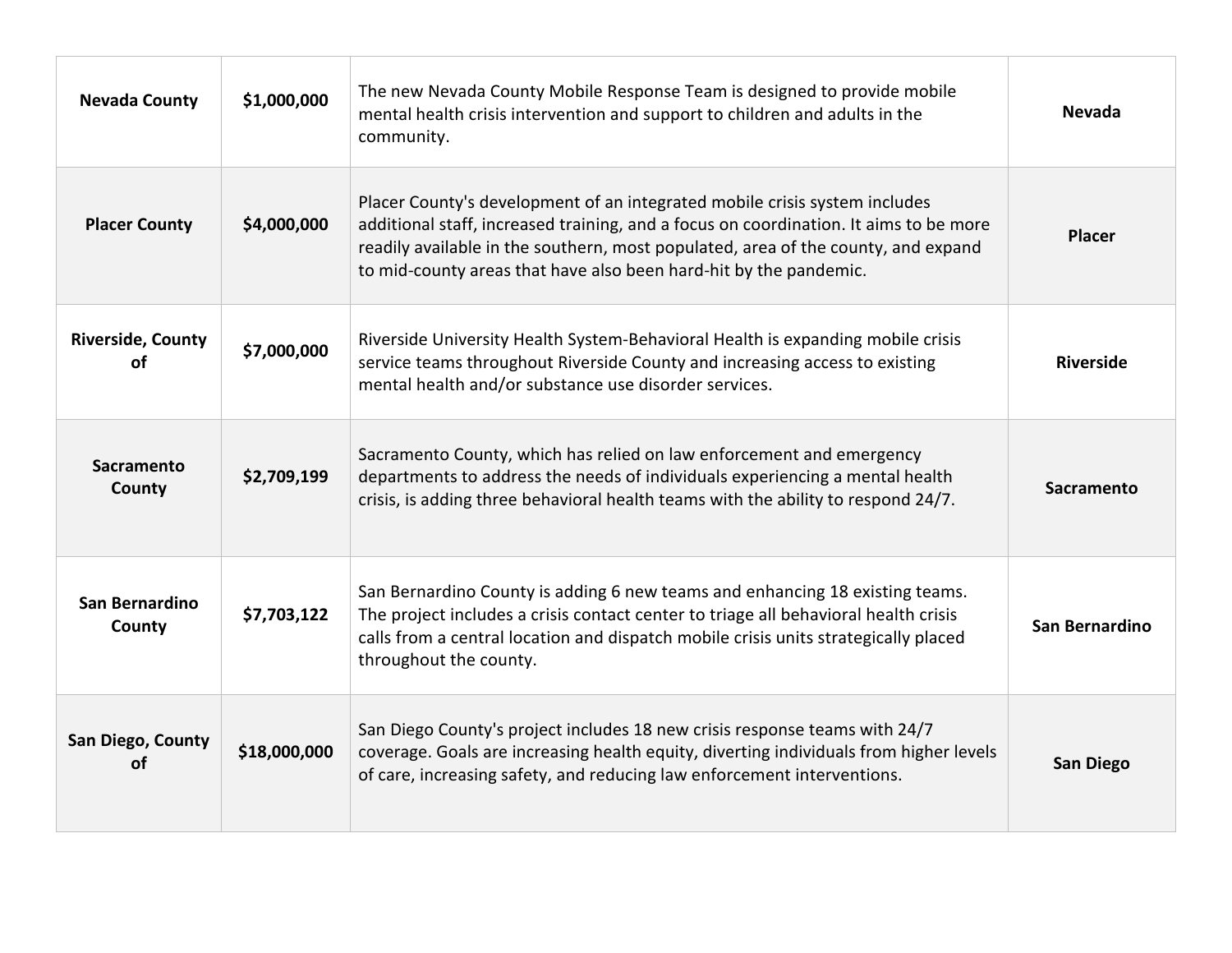| <b>San Francisco</b><br>County                                                                          | \$1,977,500 | The program expands the quality, scope, and impact of San Francisco's<br>comprehensive crisis services, which provides mobile crisis response for all ages.<br>The project includes a new mobile health clinic, allowing psychiatric nurses to<br>address minor medical issues during mobile crisis field visits.                 | <b>San Francisco</b> |
|---------------------------------------------------------------------------------------------------------|-------------|-----------------------------------------------------------------------------------------------------------------------------------------------------------------------------------------------------------------------------------------------------------------------------------------------------------------------------------|----------------------|
| San Joaquin<br><b>County Behavioral</b><br><b>Health Services</b><br>(BHS)                              | \$1,934,581 | The goal of this expansion is to enable faster response from clinical teams to<br>effectively deescalate and stabilize individuals on the verge of a psychiatric crisis,<br>preventing inappropriate arrest or hospital admission. Expansion also enables<br>behavioral health systems and law enforcement to support each other. | San Joaquin          |
| San Luis Obispo<br><b>Behavioral Health</b><br><b>Department</b>                                        | \$1,000,000 | San Luis Obispo County's CCMU project is designed to expedite dispatch, expand<br>coverage, and improve responses, thereby reducing the impact of crises among<br>students and those in underserved rural areas.                                                                                                                  | San Luis Obispo      |
| Santa Barbara<br><b>County Behavioral</b><br><b>Wellness</b>                                            | \$1,000,000 | This program is designed to expand Santa Barbara's efforts to serve youth and<br>young adults up to age 25 by increasing hours to nearly 24/7 and providing<br>additional coverage in West County.                                                                                                                                | Santa Barbara        |
| <b>Santa Clara County</b><br><b>Behavioral Health</b><br><b>Services</b><br><b>Department</b><br>(BHSD) | \$1,974,063 | This program is designed to enhance 15 behavioral health mobile crisis teams by<br>providing access to Peoplesoft software, a shared platform used by crisis dispatch<br>and referral sources. Funding also provides training and staffing to support the<br>teams in the field.                                                  | <b>Santa Clara</b>   |
| <b>Santa Cruz County</b>                                                                                | \$3,946,123 | This program is designed to expand the continuum of crisis services for residents<br>of Santa Cruz County, particularly those age 25 and younger, providing high quality,<br>evidence-based practices through field-based mobile models.                                                                                          | <b>Santa Cruz</b>    |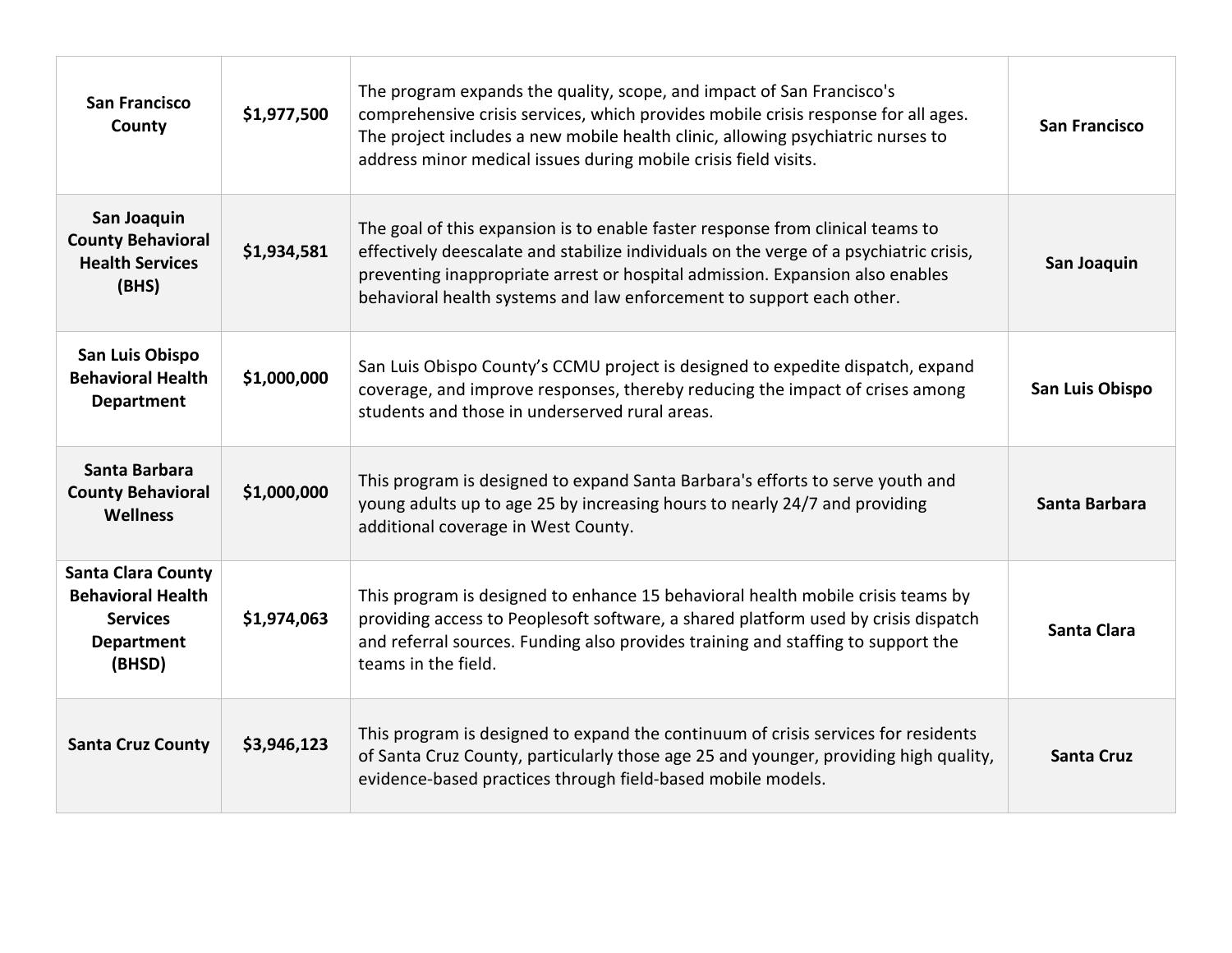| <b>Shasta County</b>                                                                                            | \$1,000,000 | Shasta County's CCMU program is designed to enhance coordination of existing<br>teams while adding a unit. The enhancement deepens the scope and expands the<br>range of crisis and non-crisis mobile response in Shasta's communities.                                                                                      | <b>Shasta</b>     |
|-----------------------------------------------------------------------------------------------------------------|-------------|------------------------------------------------------------------------------------------------------------------------------------------------------------------------------------------------------------------------------------------------------------------------------------------------------------------------------|-------------------|
| <b>Solano County</b>                                                                                            | \$1,000,000 | The Solano County CCMU program is designed to expand mobile crisis services to a<br>larger geographic area, by increasing the number of service providers and<br>improving infrastructure for long-term sustainability.                                                                                                      | Solano            |
| Sonoma, County of                                                                                               | \$2,498,899 | Collaboration across Sonoma County is designed to expand response to<br>community members in crisis by providing quality, evidence-based practices<br>through field-based models, with a focus on the most vulnerable populations.                                                                                           | Sonoma            |
| <b>Stanislaus County</b><br><b>Behavioral Health</b><br>& Recovery<br><b>Services (BHRS)</b>                    | \$3,999,988 | This program is designed to enhance the current crisis program within the Modesto<br>Police Department by embedding two new CCMU teams with patrol officers, and<br>implement a new crisis program within the Stanislaus County Sheriff's Office by<br>embedding two new CCMU teams with patrol deputies.                    | <b>Stanislaus</b> |
| <b>Trinity County</b><br><b>Behavioral Health</b><br><b>Services</b>                                            | \$496,174   | The new mobile unit is designed to provide confidential crisis triage and telehealth<br>linkages at schools, after-school events, and in the community, with staff<br>connecting individuals to hospitals, outpatient, or follow-up care.                                                                                    | <b>Trinity</b>    |
| <b>Tulare County</b><br><b>Health and Human</b><br>services Agency<br><b>Behavioral Health</b><br><b>Branch</b> | \$4,000,000 | Funding is allocated to supervisory and clinical support for mobile crisis units,<br>annual and specialized intervention and suicide prevention training for clinical staff,<br>mobile crisis team telehealth, and other equipment needs. Also included is<br>outreach and engagement with agency partners and stakeholders. | <b>Tulare</b>     |